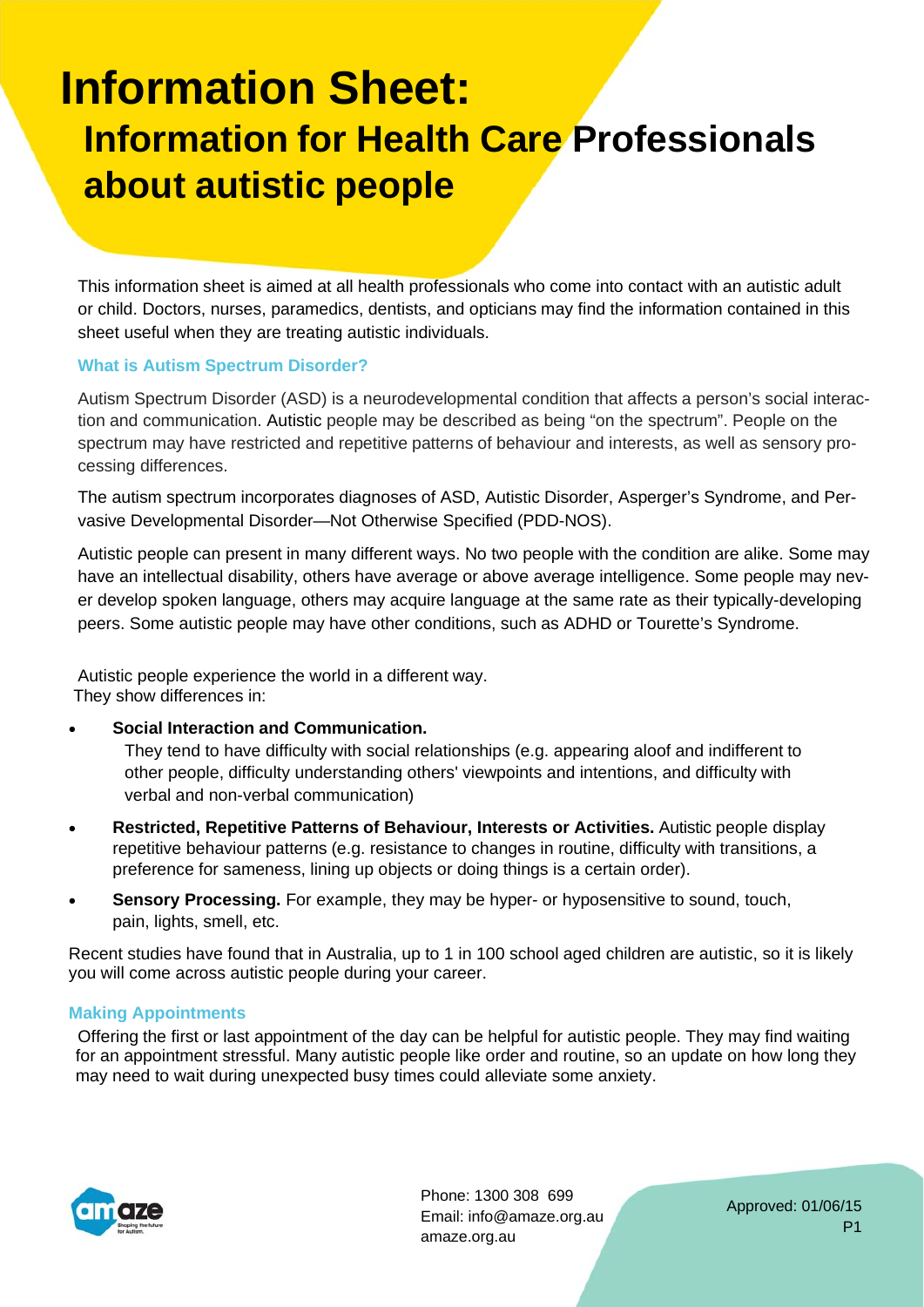Waiting in busy hospital corridors may increase the stress levels of an already anxious child or adult. If a separate waiting space can be made available to the patient, this could be ideal. Alternatively, they may prefer to wait outside or in the car and a member of staff or text message/phone call could be used to notify them when the health professional is ready. If the appointment is likely to be delayed, the family may wish to leave the building completely and return at a later agreed time.

### **Talking to autistic patients**

### **Medical procedures**

Always explain what you are going to do before starting any procedure or examination.

If possible, show a picture of what is going to happen or use a doll (if appropriate) to explain what you are going to do.

### **Your language**

Use clear simple language with short sentences.

Some autistic people take what you say literally. If you say "it will only hurt for a minute" they will expect the pain to be over in exactly one minute.

Make your language concrete and avoid using idioms, irony, metaphors, and words with double meanings like "it's raining cats and dogs out there." This could cause the patient to look outside for cats and dogs.

Give direct requests, such as "Please stand up." If you say, "Can you stand up?", this may result in the person answering "yes", but staying seated as they might not be aware that you are asking them to do something.

Check that they have understood what you have said – ask them to repeat it back to you if necessary to check for understanding.

Avoid using body language, gestures or facial expressions without the assistance of verbal instructions as people on the spectrum often have difficulties with non verbal communication.

Ask for the information you need. An autistic person may not volunteer vital information without being asked directly.

### **Physical examinations**

These may prove very stressful to the patient and it is essential to warn them before touching them. It is important to explain what you are doing and why you need to do it that way.



Phone: 1300 308 699 Email: info@amaze.org.au amaze.org.au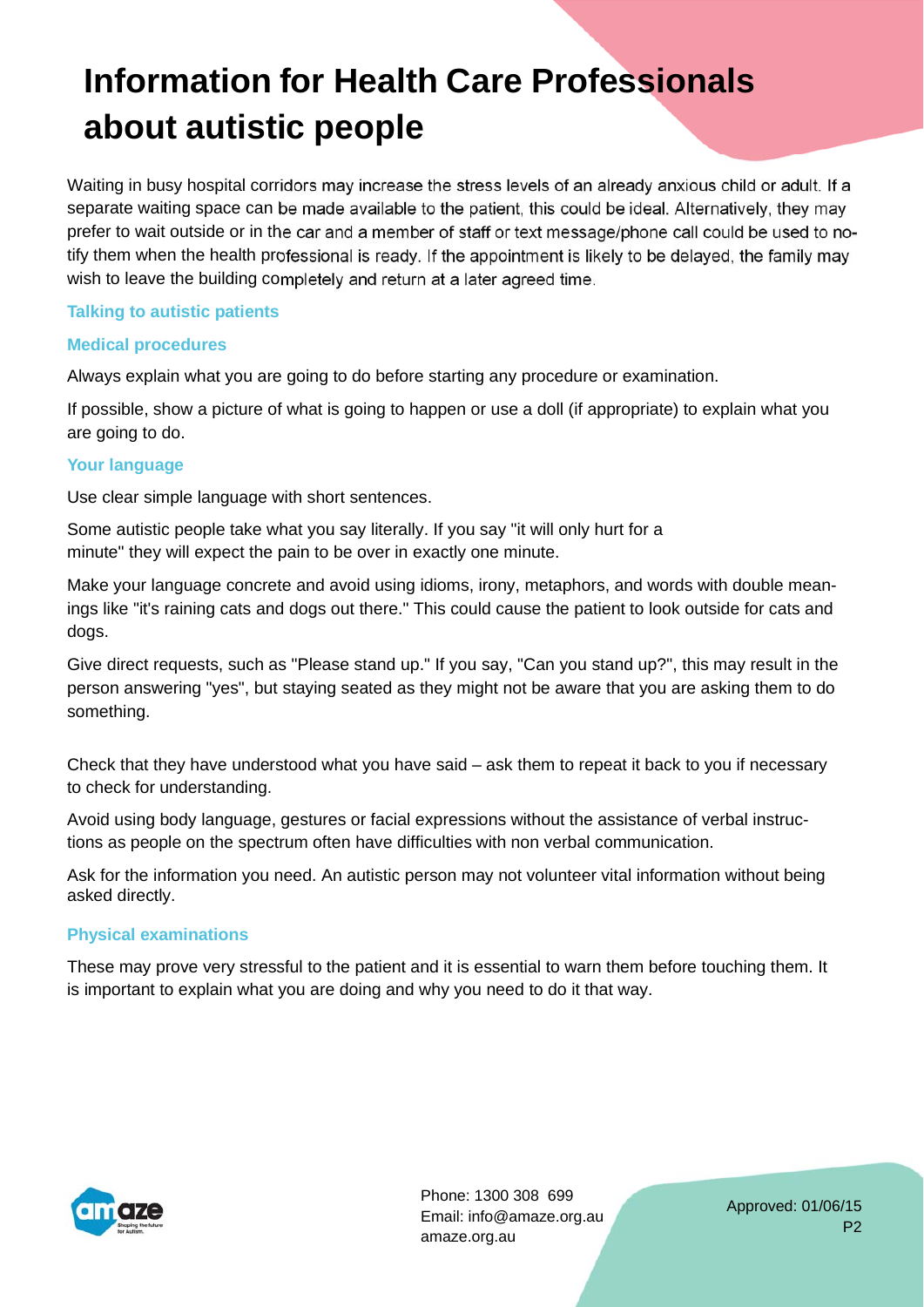#### **Response by patient**

Don't be surprised if the patient doesn't make eye contact, especially if they are distressed. Lack of eye contact does not necessarily mean they are not listening to what you are saying.

Allow the patient extra time to process what you have said.

Autistic people may not understand personal space. They may invade your personal space or they may need extra personal space.

### **Sensory Stimuli**

Autistic people can be hypersensitive in a variety of ways and this may create a challenge when they seek medical treatment.

Some autistic people are extremely sensitive to light and can discern the flashing of fluorescent lights. Pen lights can trigger seizures in susceptible individuals. (20-30% of autistic people also experience seizures 1.)

Some autistic people will be hypersensitive to sounds. In a busy Emergency Department or waiting room, for example, some medical equipment makes high-pitched 'whistle' sounds which can be distressing to the autistic person.

#### **Sensory overload**

It is easy for an autistic person to be overcome by sensory overload, for example, while waiting in a noisy room crowded with people.

Whereas some might withdraw (e.g. put their fingers in their ears, close their eyes) others may self stimulate or 'stim'. This means to make motions such as flapping hands, rocking, or flicking fingers in order to stimulate sensation or to deal with stress. This kind of behaviour may also be calming to the individual, so do not try and stop it unless absolutely essential. If they are not able to deal with the stress of a situation and become overwhelmed, an autistic person may experience a 'meltdown'.

A meltdown can occur when someone becomes overstimulated (e.g. by sensory input or too much information), which can lead to heightened anxiety and possible behavioural outbursts or withdrawal.

### **Pain Threshold**

Autistic people may have unusual responses to pain. Some may have a very high pain threshold and may not register pain (e.g. may not react to having a broken bone). Others might have a very low pain threshold, or react negatively to even the slightest touch. An autistic person may struggle to communicate what they are feeling. Agitation and behaviour may be the only clues that the individual is in pain.



Phone: 1300 308 699 Email: info@amaze.org.au amaze.org.au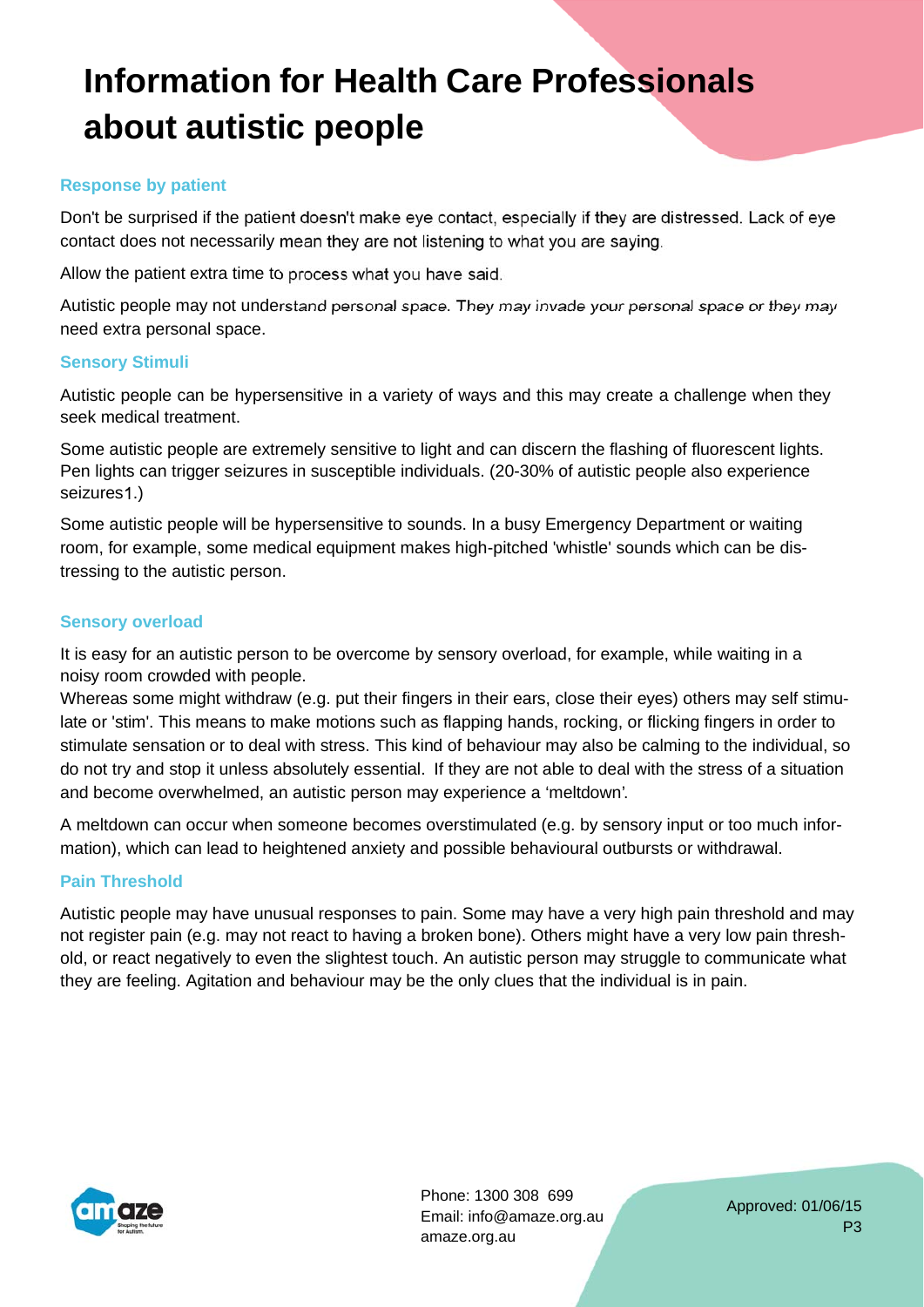#### **Injections/Blood Tests**

As autistic people can be either under or over sensitive to pain or touch, it is difficult to predict how they will react to a needle. It is advisable to assume that the patient will feel the pain and use a local anaesthetic cream or other remedy to numb the site of injection.

Preparation about what to expect will also be important for the autistic person. Again, the use of pictures or a doll is a good idea to demonstrate what is going to happen.

#### **Paramedics**

Because autistic people can often experience sensory sensitivities, there are some special considerations for paramedics.

The sound of a siren can be excruciatingly painful to autistic people. It might be helpful to turn the siren off whenever possible. Others may delight in being taken to hospital in an ambulance that has its siren going. It is best to ask the patient (or a parent or carer) how the siren may affect them.

Some autistic people will react negatively to the restraints used to strap people to a stretcher and they may become agitated or distressed by being restrained. Try and explain why you need to strap them or get their parent/ carer to explain.

#### **Emergency Department**

Attending the Emergency Departments is a very stressful experience for anybody, but for the autistic person it can be particularly overwhelming. This may result in them becoming distressed or having a meltdown.

If a patient has a meltdown, they may exhibit challenging behaviour. Allow the parent or carer to take control as they will know the best way to calm the patient down.

Sometimes doctors and nursing staff ask relatives/carers to leave the room whilst giving emergency treatment. In treating patients on the autism spectrum, it may be helpful to allow carers to stay. This can help reassure the patient and will also allow the relatives/carers to give valuable information about the patient and their behaviour, if appropriate.

Inform the triage nurse that the patient is autistic so that they can be given a higher priority where possible to minimise the time the patient has to wait.

Try to limit the number of staff caring for the patient as predictability helps them understand what is happening to them and to identify the roles of care providers. Allocate a key person to the patient if possible.



Phone: 1300 308 699 Email: info@amaze.org.au amaze.org.au